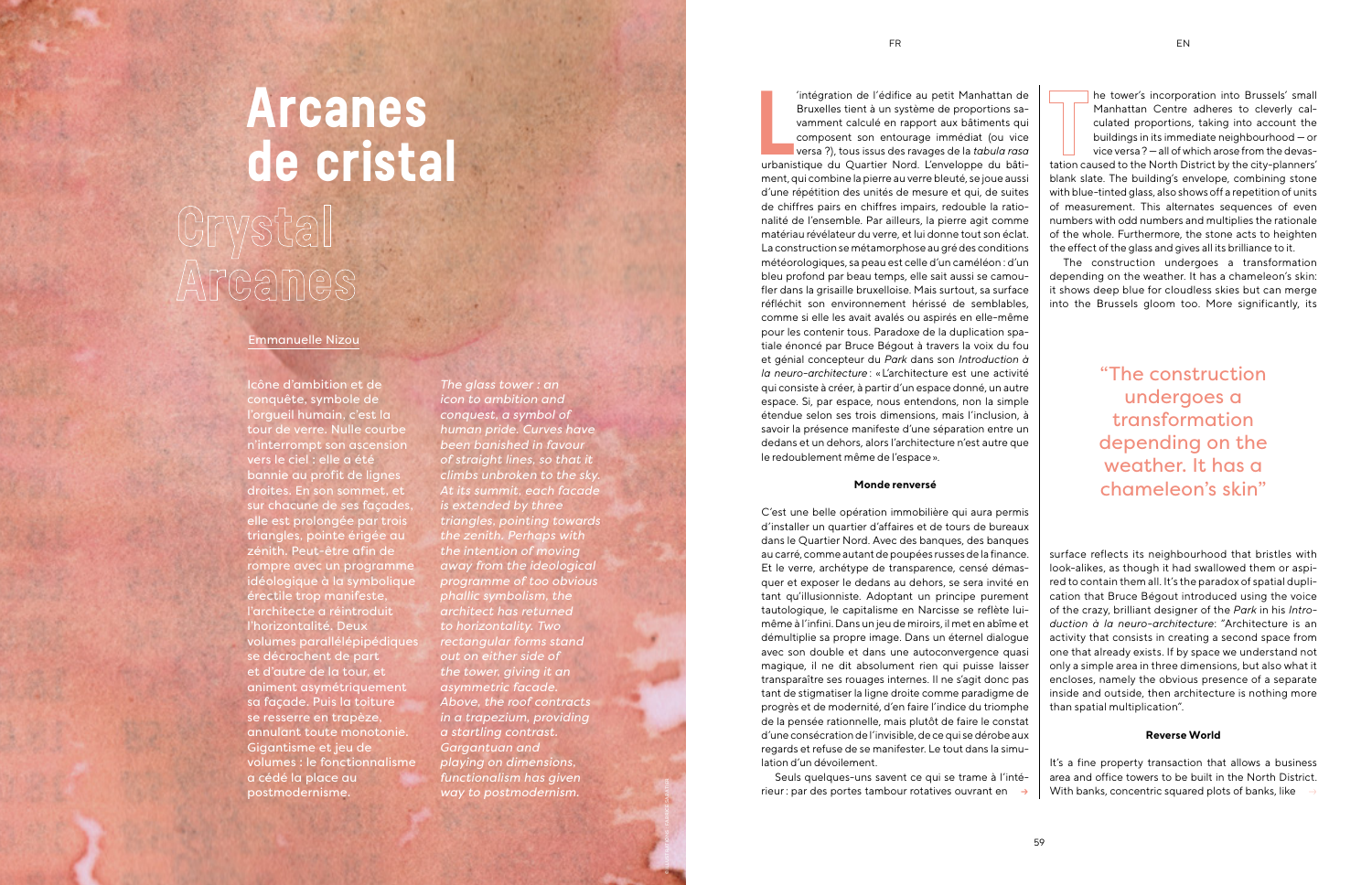

 $\rightarrow$  continu sur l'extérieur, ils peuvent pénétrer dans  $\rightarrow$ l'antre de cristal et avoir accès aux secrets bien gardés des étages. Là où les curieux sont condamnés à se satisfaire de la contemplation du grand hall de marbre, les initiés, en possession d'un badge, sésame absolu, peuvent passer sans ambages les différents portails de contrôle. Lorsque retentit le petit signal sonore électronique qui valide leur admission, c'est que la borne les a identifiés. On voit alors ces hommes cravatés et ces femmes apprêtées disparaître derrière la porte des ascenseurs qui les conduiront, s'il faut, au sommet de la hiérarchie ou dans les entrailles de la *Bigness*. Dans celle-ci, constate l'architecte Rem Koolhaas, «la distance entre le cœur et l'enveloppe s'accroît tellement que la façade ne peut plus révéler ce qui se passe à l'intérieur. C'en est fait



20123

7682

6468

de l'exigence humaniste de «sincérité» : l'architecture d'intérieur et l'architecture d'extérieur deviennent deux projets séparés, l'une ayant affaire à l'instabilité des besoins du programme et de l'iconographie tandis que l'autre — agent de désinformation — offre à la ville l'apparente stabilité d'un objet.» Cette architecture de verre qui trône sur la ville, point de repère des vues panoramiques en périphérie des centres, fascine et manipule par sa communication de façade, envoûte en jetant de la poudre aux yeux. Elle préfère la représentation à la réalité, l'apparence à l'être. Guy Debord aurait dit : «Dans le monde réellement renversé, le vrai est un moment du faux». Le comble de l'illusion devient le comble du sacré. Elle affirme une image de permanence presque rassurante. Ses découpes sont nettes et précises, sa rigueur est mathématique. Une harmonie structurelle règne, régie par un jeu d'équilibre qui tient presque du nombre d'or, ou qui obéit à la logique quasi divine d'un code secret. On dirait presque qu'elle assure la cohérence cosmique du grand tout.

« Une harmonie structurelle règne, régie par un jeu d'équilibre qui tient presque du nombre d'or »

> $\rightarrow$  | ensures cosmic coherence of the great everything.  $\rightarrow$ The facade of this glass architecture that holds pride of place over the city, a reference point for panoramic views on the outskirts of the city centre, fascinates and manipulates. It bewitches by throwing dust in the eyes of the beholder. It prefers representation to reality, appearance to existence. As Guy Debord would have said: "In a world which is really topsy-turvy, the true is a moment of the false". The highest degree of illusion comes to be the highest degree of sacredness. It asserts an image of permanence that is almost reassuring. Its divisions are clear and precise, its rigor is mathematical. Structural harmony reigns, governed by a balancing game almost tantamount to the golden ratio, or obeying the quasi-divine logic of a secret code. One would almost say that it

so many Russian finance dolls. And glass, archetype of transparency, intended to bring to light and expose the inside to the outside world, will put in an appearance as an illusionist. Adopting a purely tautological principle, narcissistic capitalism reflects itself ad infinitum. Like in a crazy house of mirrors, it repeats itself infinitely, multiplying its own image. In an eternal conversation with its doppelganger and an almost magical self-convergence, it maintains absolute silence that prevents its inner workings showing through. But we are not stigmatising the straight line as a paradigm of progress and modernity, the victory sign of rational thought. It's more about observing how the invisible is enshrined : sliding away from scrutiny and refusing to show itself while simultaneously appearing to reveal itself.

Only a few know what goes on inside here: through the revolving doors constantly opening to the world, they can enter the glass cave and attain the well-kept secrets of each of the floors. Here, where the curious are condemned to make do with contemplating the great marble hall, the initiates with their tags, the ultimate open sesame, can pass without hindrance through the different security portals. The terminals identify them, emitting little electronic beeps to validate their entrance. Then you see the men in ties and the well-dressed women disappear behind the sliding doors of the lifts that will take them, if necessary, to the pinnacle of the hierarchy or into the belly of the Bigness. In his essay, architect Rem Koolhaas observes: "the distance between core and envelope increases to the point where the facade can no longer reveal what happens inside. The humanist expectation of 'honesty' is doomed; interior and exterior architectures become separate projects, one dealing with the instability of programmatic and iconographic needs, the other — agent of dis-information — offering the city the apparent stability of an object".